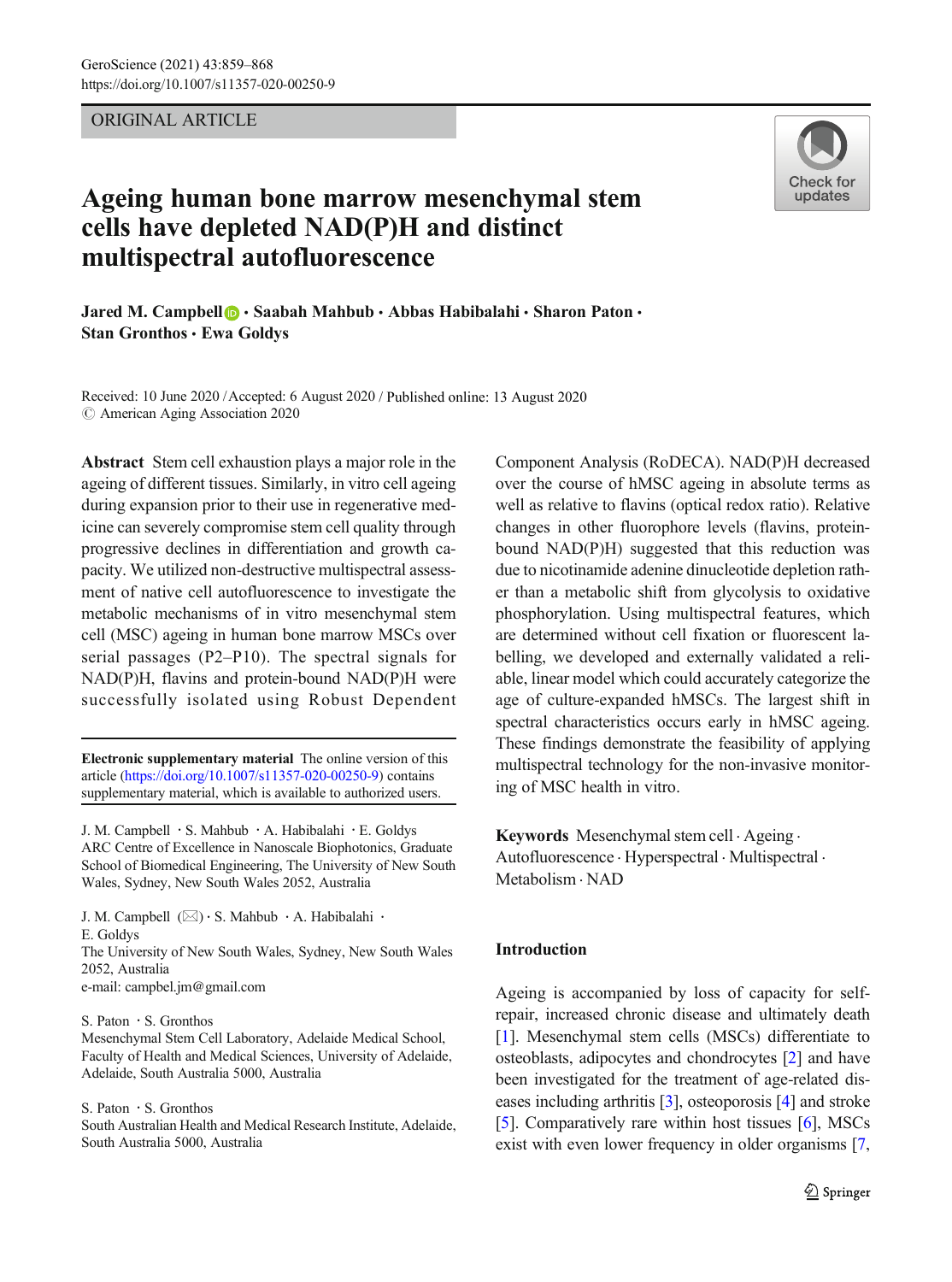[8\]](#page-8-0). This necessitates increased ex vivo expansion to cultivate therapeutically useful populations. However, expansion further ages MSCs, leading to loss of function [\[9](#page-8-0)].

MSCs from old and young individuals have phenotypic differences including morphological changes [[10\]](#page-8-0), alterations to transcriptomes [[11\]](#page-8-0) and secretomes [[10\]](#page-8-0), accelerated senescence [\[12\]](#page-8-0) and increased levels of reactive oxygen species (ROS) [\[13](#page-8-0)]. Older MSCs are predisposed to adipogenesis over osteogenesis [[14](#page-8-0)–[16](#page-8-0)], leading to decreased bone density [[17\]](#page-8-0). A similar shift in differentiation potential is seen for sequentially passaged MSCs, which undergo morphological changes, expanding in size and losing their characteristic spindle-like structures, while losing osteogenic differentiation potential relative to adipogenic [\[18\]](#page-8-0). Furthermore, the ex vivo expansion of MSCs leads to loss of function and can result in heterogeneity through spontaneous differentiation [\[9](#page-8-0)]. These changes have important implications for the suitability of a hMSC line for transplantation, and a system for the early estimation of the degree to which a line will tolerate expansion would be valuable.

Ageing is linked to cell metabolism and redox state [[11\]](#page-8-0). Key indicators of cells' redox state are the reduced form of nicotinamide adenine dinucleotide (NADH) and flavin adenine dinucleotide (FAD), which are the principal electron donors and acceptors of oxidative phosphorylation. NADH and FAD are autofluorescent, with NADH having excitation maxima at 290 and 351 nm with emission maxima at 440 and 460 nm, while FAD has an excitation maxima at 450 nm and emission maxima at 535 nm. Other related fluorophores (i.e. NADPH and flavins) have the same excitation/ emission profiles and are not spectrally distinct from NADH and FAD. They have lower abundance, however, and make comparatively little contribution to the total signal [\[19](#page-8-0)].

In this project, we have applied a multispectral approach to studying the effect of in vitro ageing on the redox state of hMSCs. This technology uses a modified fluorescence microscope with an extended number of spectral channels  $(20-100)$   $[20, 21]$  $[20, 21]$  $[20, 21]$  to repeatedly image a single field of view at selected excitation wavelengths, capturing native emissions in specific wavelength ranges. This dataset provides rich cellular details and quantitative information based on cell autofluorescence, which is a direct indicator of intracellular state and activities. As well as giving information on the

abundance of specific native fluorophores, the broadspectrum approach contains rich biomarker information which has been shown to be sensitive to subtle changes in cellular states, including cell cycle stage [[20](#page-8-0)], reactive oxygen species [[22\]](#page-8-0) and disease state [\[23\]](#page-8-0).

# Methods

### hMSC culture

The hMSC lines ND0094, HE18K00DB, ND0142, ND0338 and ND0106 were derived from healthy adult bone marrow aspirates isolated from the posterior iliac crest of consenting donors aged 18–35 (Royal Adelaide Hospital Human Ethics Committee protocol number 940911a). Purified hMSC were prepared from bone marrow mononuclear cells following immunomagnetic selection for STRO-1 positivity by Mini MACS magnetic separation [[24\]](#page-8-0), and characterized as described previously [\[24](#page-8-0)]. Approval for use was given by UNSW low-risk HEC (HC180219). Cell lines were maintained in a humidified incubator at 37 °C, 5%CO<sub>2</sub> in  $\alpha$ -MEM with sodium bicarbonate, without L-glutamine, ribonucleosides and deoxyribonucleosides (M4526, Sigma) supplemented with 10% fetal bovine serum (SH30084, Hyclone), sodium pyruvate (Sigma, S8636), 2 mM Lglutamine (Gibco, 25030081), 100 μM L-ascorbic acid (Sigma, A8960), 50 U/ml penicillin and 50 μg/ml streptomycin (Sigma, P4333). Primary cultures were expanded to passage 1 prior to analysis, making the first observations at passage 2. Media were changed every 3– 4 days and cells were subcultured at around 80% confluence by washing cells twice with Dulbecco's phosphate buffered saline without calcium or magnesium (Gibco, 14190), followed by incubation with TryplE (Gibco, 12604-021)) at 37  $\degree$ C for up to 5 min with agitation to assist cell detachment. TryplE was then inactivated by the addition of serum containing culture media and removed by centrifugation. Cells were replated at  $3.75 \times 10^5$  in 75 cm<sup>2</sup> culture flasks for continued growth or  $0.5 \times 10^5$  cells in 35-mm polymer coverslip imaging dishes (Ibidi, 81166). Cells were spectrally imaged 48 h after replating with fresh culture media. Immediately prior to imaging media was replaced with containing spectrally neural Hank's balanced salt solution (HBSS). Confluency at this timepoint was approximately 50%. Colony-forming unit fibroblast (CFU-F) assays were carried out in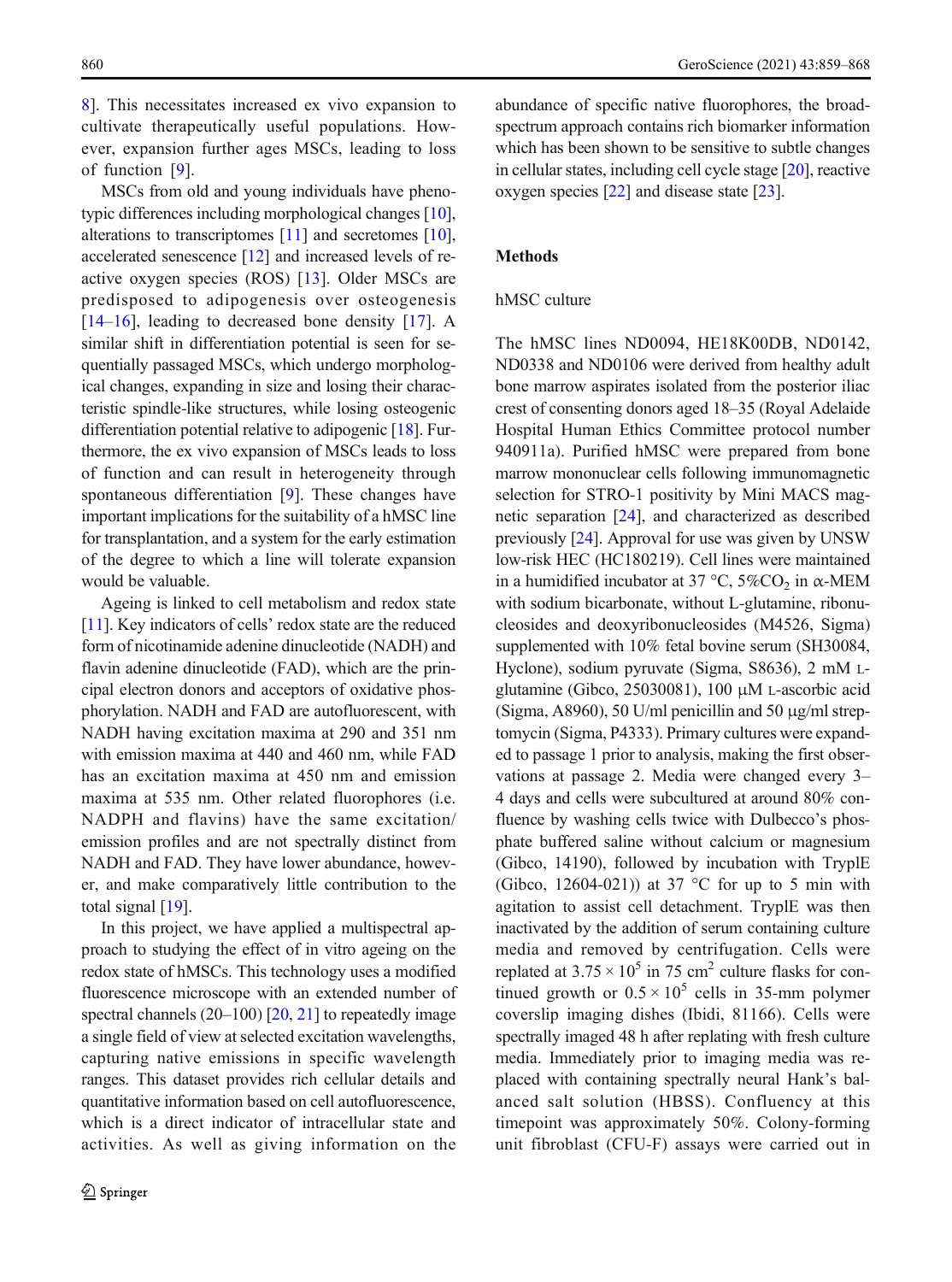culture media as above, but supplemented with 20% FBS. Cells were plated in triplicate in 12 well dishes at 400 or 800 cells (balancing colony overgrowth against the risk of getting no colonies to count) and data are presented as CFUs per 400 cells.

#### Spectral microscopy

Spectral microscopy was carried out on an Olympus IX83 microscope with a NuVu electron multiplying charge coupling device (EMCCD, hnu1024) camera, a  $\times$  40 oil objective lens (UAPON340, Olympus) and LED illumination at 358, 371, 377, 381, 385, 391, 397, 400, 403, 406, 412, 418, 430, 437, 451, 457, 469 and  $476 \pm 5$  nm with emission filters at 414, 451, 575, 594 and  $675 \pm 20$  nm. Methodological details on multispectral microscopy are provided in  $[25-27]$  $[25-27]$  $[25-27]$  $[25-27]$  $[25-27]$  and image preparation in (i.e. the removal of image artifacts including Poisson's noise, dead and/or saturated pixels, illumination curvature and background fluorescence) [[27,](#page-9-0) [28\]](#page-9-0). Regions of interest were defined to isolate individual cells within fields of view, and all analyses and assessments have been carried out on a per-cell basis.

#### Autofluorophore unmixing

Linear mixed modelling (LMM) was used to compare extracted spectral characteristics to the known characteristics of fluorophores and calculate their abundance. The signal attached to each pixel was assumed to be a linear combination of a small number of endmember component spectra with weights corresponding to the concentration of the fluorophores responsible for these. Channels were chosen to minimize spectral overlap between autofluorophores and avoid interference between complexes (Supp Fig. 1). Relative concentrations were expressed as abundance fractions [\[29](#page-9-0)–[31\]](#page-9-0), with the unsupervised algorithm Robust Dependent Component Analysis (RoDECA) being used to identify dominant endogenous fluorophores and their abundance. RoDECA has been shown to discriminate individual fluorophores, despite overlapping spectra, in the presence of image noise [[23,](#page-8-0) [28,](#page-9-0) [32](#page-9-0)]. Protein bound NAD(P)H was distinguished from free NAD(P)H using the reference spectra of L-Malate Dehydrogenase (Sigma Aldrich #10127248001) bound to NADH (Sigma Aldrich # 10107735001) in Mops (Sigma Aldrich # M1254) [\[33](#page-9-0)]. The spectral shift between NADH and protein bound NADH had been observed in the deep UV region, which is carefully covered during the multispectral acquisition [\[33](#page-9-0), [34\]](#page-9-0). The correlation between reference spectra and the unmixed, RoDECa spectra are shown in Fig. [1](#page-3-0).

#### Multispectral discrimination modelling

Multispectral modelling was performed using a variety of quantitative cellular image features including mean channel intensity, channel intensity ratio [[26\]](#page-9-0), colour distribution [[35](#page-9-0)] and textural features [[36](#page-9-0)]. Full definitions of examined features are in [[26,](#page-9-0) [35,](#page-9-0) [36](#page-9-0)]. Candidate features (ANOVA  $p < 0.005$ ) were projected onto an optimal two-dimensional space created by discriminative analysis. This space maximized between-group distance and minimized within-group variance while reducing the dimensions of the feature vectors to two canonical variables that were equal to a linear combination of the selected features [\[22,](#page-8-0) [37\]](#page-9-0). A linear classifier was applied based on a linear predictor function which incorporated a set of weights obtained from the training process [\[38,](#page-9-0) [39](#page-9-0)]. For external validation, this classifier was developed using four hMSC lines and tested on a fifth.

### **Statistics**

All statistical processes were carried out in Matlab (R2017b). Group comparisons were made using the Mann-Whitney U test which ranks data to compare between group differences as data did not meet the assumptions necessary for parametric comparisons (i.e. normal distribution, equal variance). Data were presented as median values and 95% confidence intervals. Groups were accepted as being significantly different at  $p \leq 0.05$ .

### Results

Five bone marrow hMSC lines were cultured from passage two to passage ten with multispectral imaging at each subculture. Cells were categorized as young (P2–4), middle (P5–7) and late (P8–10) passage. A main culture was continuously maintained for each line, with samples collected and platted for imaging at each passage. The concentrations of specific fluorophores were identified, and a linear classifier was trained on multispectral data to sort hMSCs into age groupings.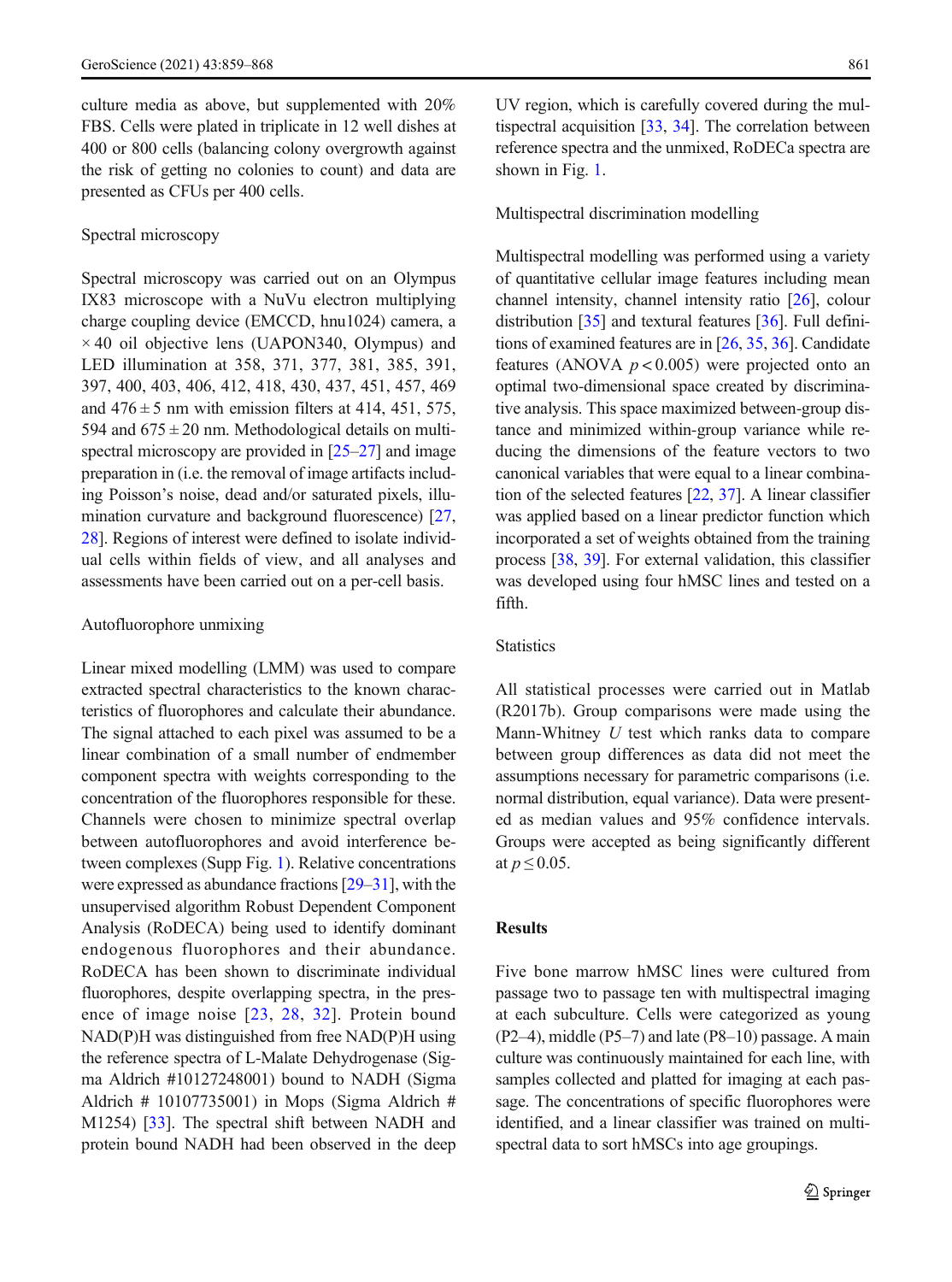<span id="page-3-0"></span>

Fig. 1 a–c Correlation between reference spectra and unmixed RoDECA spectra. Spectral errors are 0.0175, 0.0114 and 0.0124 for NAD(P)H, b-NAD(P)H and flavins respectively. Channel

excitation and emissions matching channel numbers as well as example spectral images are shown in supplementary Figure 1

#### Cell growth dynamics

Population doublings were consistent across hMSC lines (Fig. 2a); however, days in culture diverged from passage 6, with ND0094 growing more slowly and HE18K00DB more rapidly (Fig. 2b). All lines produced fewer colony-forming units (CFUs) at their latest passages compared with earlier; however, progression to this point was not smooth (Fig. 2c). Consistent with growth speed (Fig. 2b), ND0094 produced fewer CFUs at most passages and was the only line to produce no CFUs at passage 10, while HE18K00DB produced more CFUs and retained the highest CFU number.

Fluorophore unmixing

#### Free NAD(P)H

NADH and NADPH are not spectrally distinct and are collectively referred to as NAD(P)H. Middle and late



Fig. 2 Growth characteristics. hMSC lines ND0994, ND0142, ND0106, ND0338 and HE18K00DB included. a Population doublings undergone by hMSC lines during culture at the end of each



passage. b Total days in culture at the end of each passage. c Colony-forming unit-fibroblasts per 400 cells plated at the end of each cell passage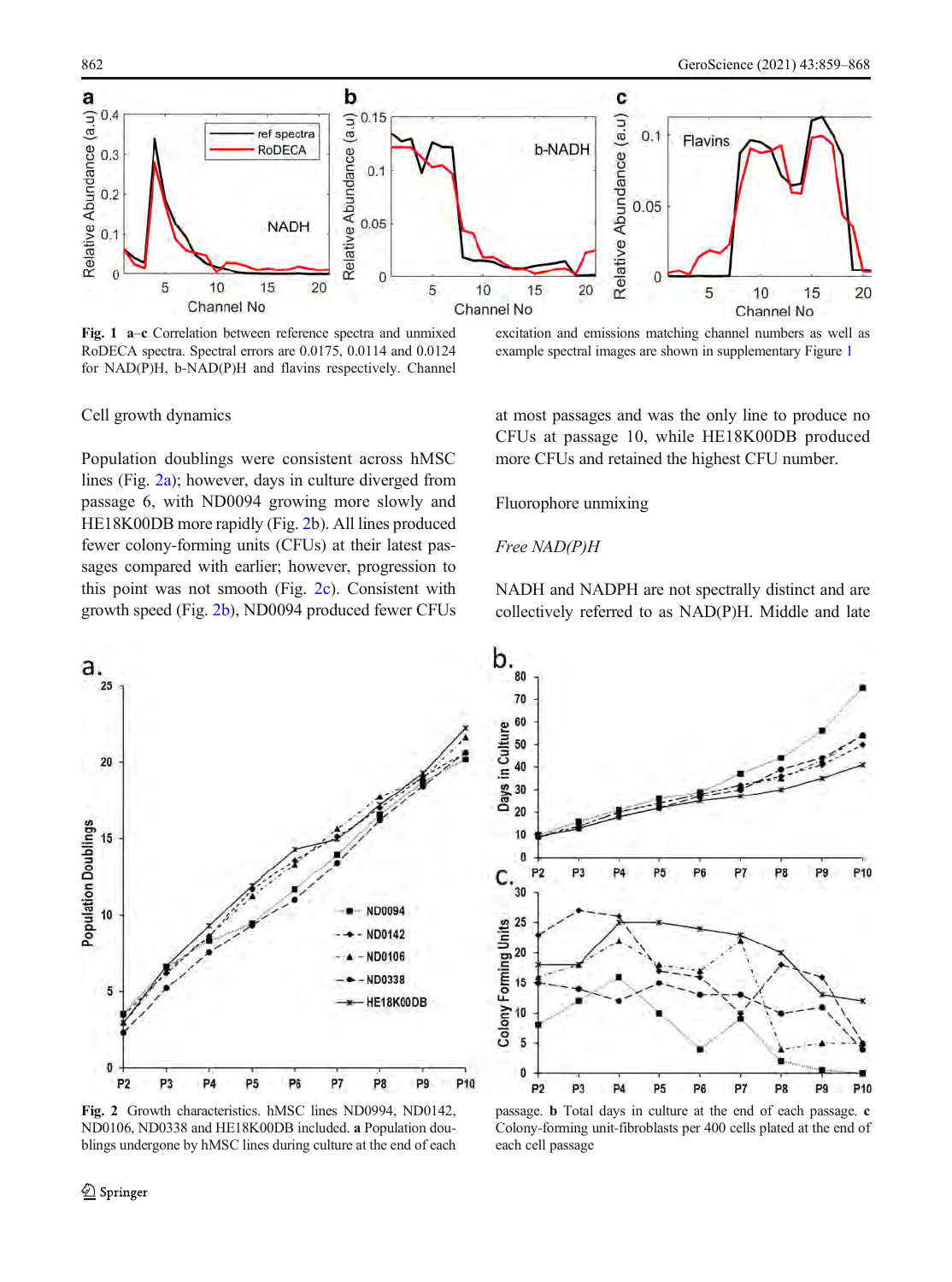<span id="page-4-0"></span>

Fig. 3 Abundance maps of extracted fluorophores (NAD(P)H, flavins and their ratio) from a young, b medium and c late passage hMSCs. Scale bar is 20 μm. Colour bars are different between images to enable legibility. Cells shown are from ND0142

hMSCs had lower NAD(P)H than young (P2–4), apart from HE18K00DB where the difference between young and late cells was not significant (Figs. 3 and [4a\)](#page-5-0). Differences between middle and late hMSCs were inconsistent across lines; ND0094 had a continuation of the decline, HE18K00DB and ND0106 had apparent recoveries, and ND0142 and ND0338 had similar levels (Fig. [4a](#page-5-0)).

### Flavins

Different flavins are not spectrally distinct, although FAD is the most utilized form [\[19](#page-8-0)]. No significant differences existed between age groupings for ND0094 (Figs. 3 and [4b\)](#page-5-0), while HE18K00DB and ND0142 had elevations for middle relative to young or late hMSCs. This pattern was not repeated for ND0338, which had no difference in flavins between young and middle hMSCs, despite a reduction between middle and late hMSCs, or ND0106 where there was no difference between young and middle but an elevation in late hMSCs. Overall, there was no pattern of change with ageing.

#### Optical redox ratio

The redox ratio (NAD(P)H/Flavins) was generally higher in young hMSCs compared with middle or late hMSCs (Figs. 3 and [4c\)](#page-5-0)—abundance maps are shown in Fig[.4](#page-5-0). HE18K00DB was an exception with the difference between young and late hMSCs not being significant, although the difference between young and middle persisted. Most lines did not have significant differences between middle and late hMSCs (ND0094,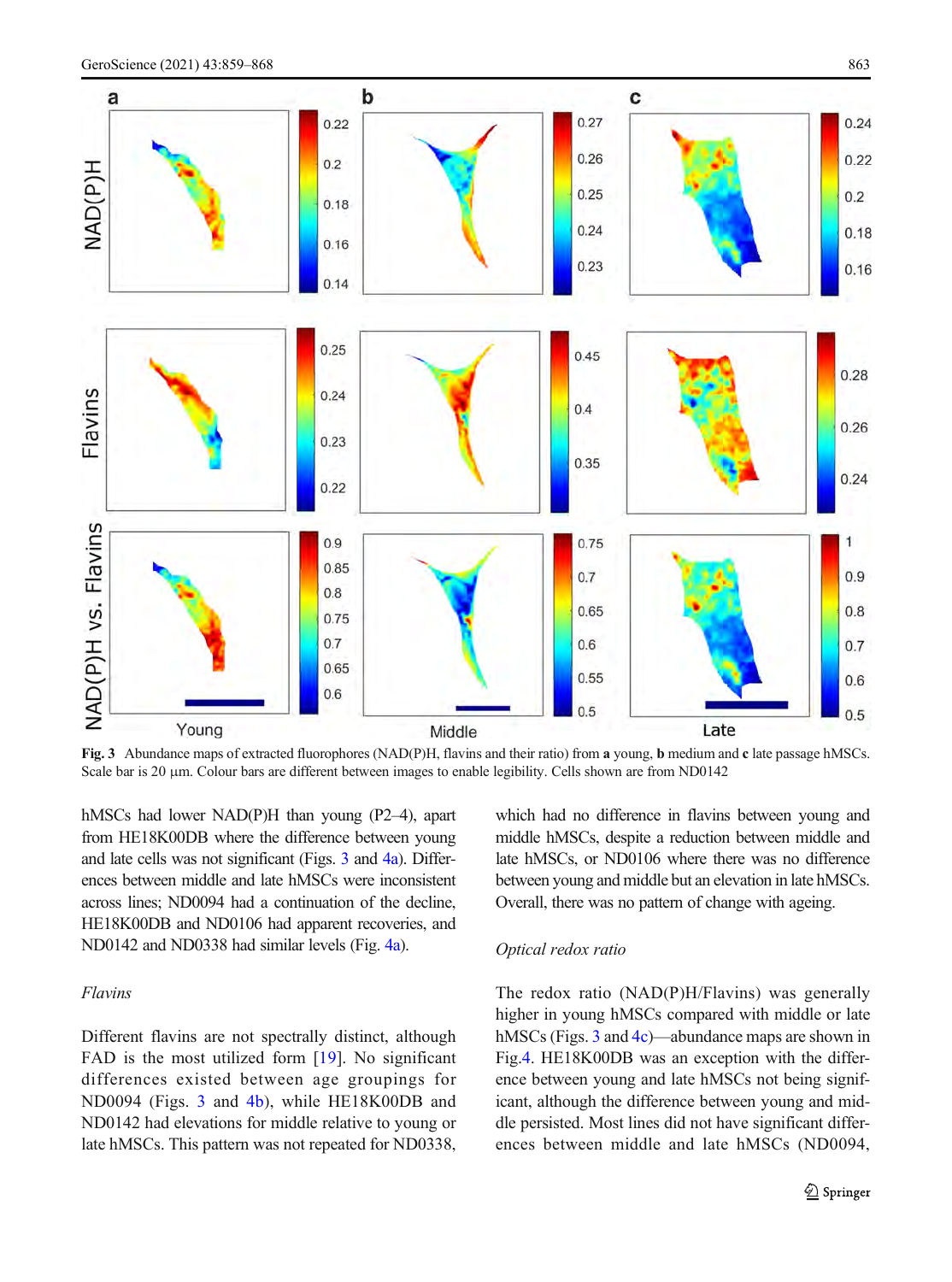<span id="page-5-0"></span>

Fig. 4 Unmixed autofluorophore spectral signals. hMSC lines ND0094, HE18K00DB, ND0142, ND0338 and ND0106 included. Young cells are passages 2–4, middle cells are passages 5–7 and late cells are passages 8–10. Data are median and confidence interval,  $N \ge 71$  in all groups. Asterisk symbol indicates  $p < 0.05$ . (a) Free NAD(P)H spectral signals, (b) flavin spectral signals, (c)

ND0338, ND0106) although HE18K00DB and ND0142 had increases in late hMSCs.

## Protein-bound NAD(P)H

The pattern of change in protein-bound NAD(P)H was less consistent than free NAD(P)H but, excluding ND0094, generally showed reduced levels in middle and late hMSCs compared with young (Figs. [3](#page-4-0) and 4d). Most hMSC lines (HE18K00DB, ND0142, ND0338) had increased protein-bound NAD(P)H between middle and late hMSCs. For ND0106, there was a significant decrease (Fig.4d). Overall, no consistent trends existed for changes in the ratio of protein-bound NAD(P)H to free  $NAD(P)H$  (Fig. 4e).

#### Multispectral categorization

Despite patterns in spectral intensities changing with increasing age, trends were variable with

the ratio of NAD(P)H spectral signal to flavin, (d) protein-bound NAD(P)H spectral signal, (e) the ratio of protein-bound NAD(P)H spectral signal to free NAD(P)H spectral signal, (f) example spectral image at excitation 358 nm, emission 451 nm from passage 10 ND0142 cells and corresponding DIC image

heterogeneity between lines. As such, we used the full multispectral data to train a linear classifier (using data from four cell lines) to classify hMSC in vitro, then tested it on the fifth (ND0142). Strong differentiation was achieved between young and middle as well as young and late hMSCs (Fig. [5a](#page-6-0), b, d), although middle and late had more overlap. This effect was quantified by intersection over union (IoU) analysis where the overlap for young and middle hMSCs was 1.9%, young and late was 0.5% and middle and late was 24.7%. The distribution for different hMSC lines (Fig. [5c](#page-6-0)) showed no bias.

These finding suggests that the main shift in hMSC characteristics occurred early in their replicative lifespans, with subtler changes later. Correct classification was achieved for 91% of hMSCs (Table [1\)](#page-6-0). Young hMSCs were almost exclusively miscategorized as middle over late, with the inverse being true for late hMSCs (Table [2\)](#page-6-0). Twenty features from twenty-one channels were included in the model (Supp Fig. 2).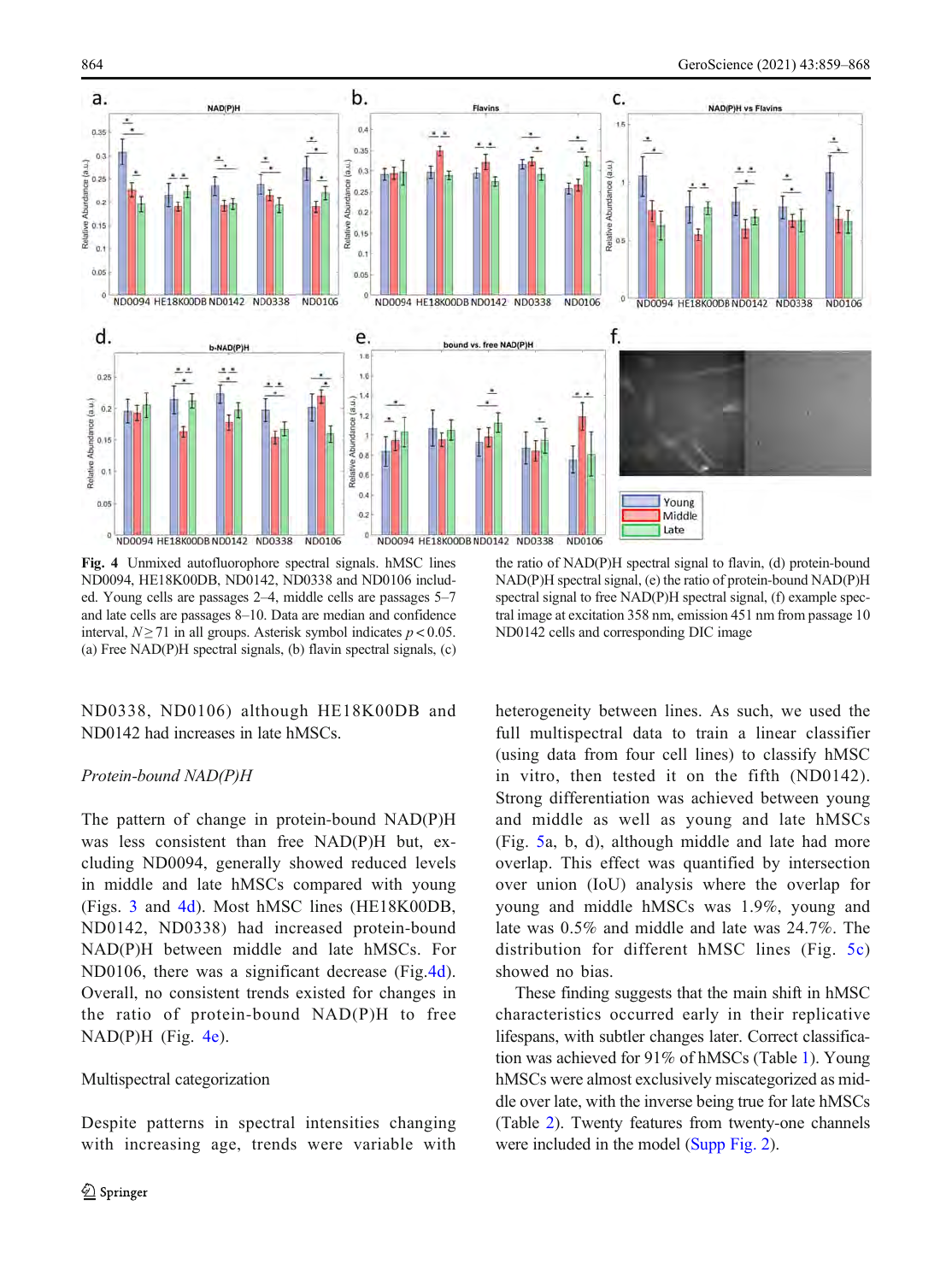<span id="page-6-0"></span>



Fig. 5 Modelling of multispectral data. Categorization of hMSCs into age groups: young (passages 2–4), middle (passages 5–7) and late (passages 8–10). Each point represents a cell. a Results for the training data from hMSC cell lines projected onto a 2-dimensional plane, ellipsis constrain 1 standard deviation around the mean profile. b Results for the testing cell line. c Results for all five cell

#### Discussion

As MSCs age, growth and capacity to differentiate become restricted [[18](#page-8-0)]. This has been considered to be a consequence of spontaneous differentiation causing a loss of "stemness". Prior analysis of directed MSC differentiation found a shift to greater NAD(P)H relative to FAD [\[40,](#page-9-0) [41\]](#page-9-0)—the opposite of the pattern observed with increasing age. Meleshina [\[40\]](#page-9-0) found that changes in FAD made the main contribution to the shift; however, with ageing, we found that the flavin signal was

Table 1 Predictive accuracy

|         | Accuracy $(\%)$ | Sensitivity $(\%)$ | Specificity $(\% )$ |
|---------|-----------------|--------------------|---------------------|
| Young   | 93              | 88                 | 98                  |
| Middle  | 87              | 83                 | 91                  |
| Late    | 94              | 97                 | 91                  |
| Overall | 91              | 89                 | 93                  |
|         |                 |                    |                     |

lines distinguished by different colours demonstrating no clumping or bias for different lines. d ROC curve analysis for the different age categories from the testing data set for the overall accuracy of categorization for each age group as well as the categorization of each age group from each other age group

comparatively stable with change driven by decreasing NAD(P)H. A decrease in NAD(P)H relative to FAD during early osteogenic differentiation has been reported [\[40\]](#page-9-0); however, Quinn [[41\]](#page-9-0) showed that MSCs induced towards adipogenesis had a stable ratio of NAD(P)H to FAD during the initial stages of differentiation, followed by later increases. As MSC ageing is associated with adipogenic differentiation  $[14–16, 18]$  $[14–16, 18]$  $[14–16, 18]$  $[14–16, 18]$  $[14–16, 18]$  $[14–16, 18]$ , spontaneous differentiation should mirror this.

During oxidative phosphorylation, NADH is converted to NAD<sup>+</sup> while FAD is generated from non-

| <b>Table 2</b> Age classifications |  |  |  |
|------------------------------------|--|--|--|
|------------------------------------|--|--|--|

|      |                        | Predicted          |                  |                     |
|------|------------------------|--------------------|------------------|---------------------|
|      |                        | Young              | Middle           | Old                 |
| True | Young<br>Middle<br>Old | 88%<br>5%<br>$0\%$ | 12%<br>74%<br>3% | $0\%$<br>21%<br>97% |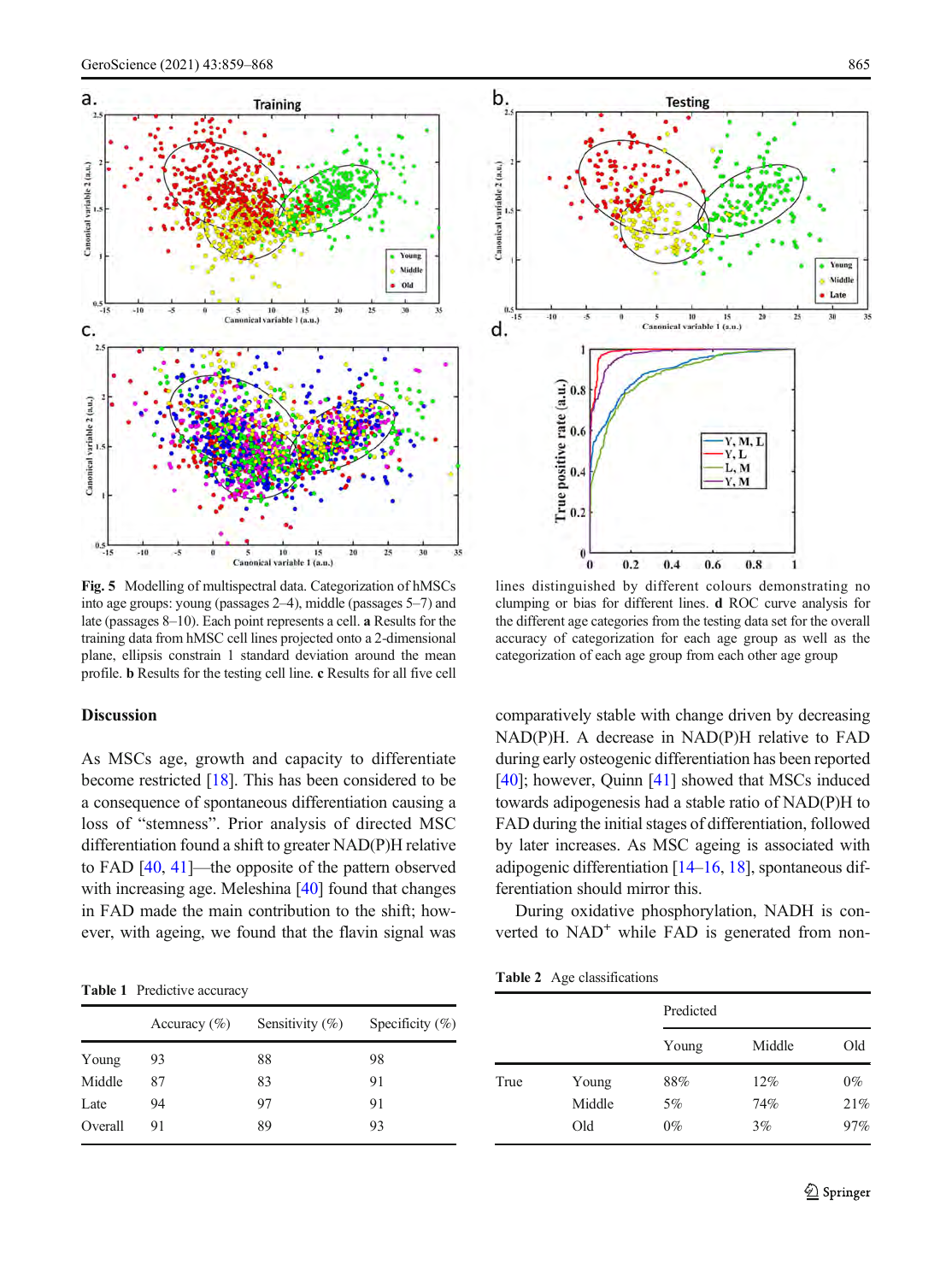fluorescent  $FADH<sub>2</sub>$ . The relative concentration of NAD(P)H and flavins therefore tends to be reported as a measure of the cell's utilization of oxidative phosphorylation relative to glycolysis [[40](#page-9-0)]. Decreasing NAD(P)H relative to flavins (Fig. [3c](#page-4-0)) could therefore be interpreted as a shift towards oxidative phosphorylation. However, the ratio of bound to free NAD(P)H is also an indicator of cell metabolism [[42](#page-9-0)]. As only free NADH is utilized by the complex I enzymes of the mitochondrial electron transport chain during oxidative phosphorylation, a metabolic shift towards this process is associated with increased bound to free NAD(P)H [\[43](#page-9-0)]. In our study, only one cell line, ND0094, showed this pattern (Fig. [3e\)](#page-4-0), suggesting that the decrease in NAD(P)H relative to flavins is not due to increased oxidative phosphorylation. Also opposing this hypothesis is that increased oxidative phosphorylation would generate NAD<sup>+</sup>, but this metabolite decreases with age [\[44](#page-9-0)]. Along with the relatively stable flavin levels (which oxidative phosphorylation would increase), this leads to the conclusion that the reduction in the NAD(P)H spectral signal in late passage hMSCs is most likely the result of depletion of nicotinamide adenine dinucleotide rather than changes in redox balance. An in vivo study of the redox balance of healing epidermal injuries in mice showed an increase in FAD/(NADH+FAD) in aged mice—supporting our observation of a reduced NAD(P)H to FAD in a system related to regeneration [[45\]](#page-9-0). Another study which examined the effect of age on the NAD(P)H to Flavin ratio in ageing mouse muscles was not sufficiently powered to detect significant differences, but observed changes suggestive of declining Flavin and NAD(P)H levels maintaining a stable ratio [[46\]](#page-9-0).

Our multispectral model accurately categorized the in vitro age of a hMSC line whose spectral data was not used in its development (Fig. [4b\)](#page-5-0). Misclassifications presented almost exclusively as cells being predicted to belong to adjacent age groupings. As not all cells in culture will divide in step, a system that accurately detected biological age would show some discrepancies with chronologically categorized age. A limitation of the study is that the differences observed in the intensity of the unmixed fluorophores could be the consequence of an emergent subpopulation (e.g. senescent cells) rather than reflective of general changes in ageing cells. A further potential limitation is that artifacts of in vitro culture such as exposure the atmospheric oxygen and repeated trypsinization may have influenced the results observed.

#### **Conclusion**

Most hMSC lines isolated for clinical use would be taken from older individuals, particularly those with chronic diseases, and are likely to have high variation in capacity for expansion before their contribution to autologous transplantation is compromised. The ability to prospectively determine the biological age of hMSC lines—and their consequent remaining replicative lifespans—will enable the optimization of expansion on a personalized level and could improve cellular therapies.

Acknowledgments The authors would like to thank Dr. Martin Gosnell of Quantitative-biotech Ltd. for his work constructing and maintaining the multispectral microscopy system.

Authors' contribution JC contributed to the conception, design of the project, data acquisition and interpretation of the data .They drafted the manuscript, give final approval for publication and agree to be accountable for all aspects of the work. SM contributed to the conception, design of the project, data analysis and interpretation. They revised the manuscript critically, give final approval for publication and agree to be accountable for all aspects of the work. AH contributed to the conception, design of the project, data analysis and interpretation. They revised the manuscript critically, give final approval for publication and agree to be accountable for all aspects of the work. SP contributed to the conception and design of the project. They revised the manuscript critically, give final approval for publication and agree to be accountable for all aspects of the work. SG contributed to the conception and design of the project. They revised the manuscript critically, give final approval for publication and agree to be accountable for all aspects of the work. EG contributed to the conception and design of the project. They revised the manuscript critically, give final approval for publication and agree to be accountable for all aspects of the work.

Funding information This project was funded by a Discovery Project grant from the Australian Research Council (DP170101863) and the Centre of Excellence scheme (CE140100003).Data availabilityData will be made available on request.

#### Compliance with ethical standards

Conflict of interest The authors declare that they have no conflicts of interest.

Ethics approval statement Collection of human stem cell lines from consenting patients was approved by the Human Ethics Committee (HEC) of the Royal Adelaide Hospital, 940911a, and their subsequent use in this project by the UNSW low-risk HEC (HC180219).

Consent to participate Samples were collected from participants with informed consent.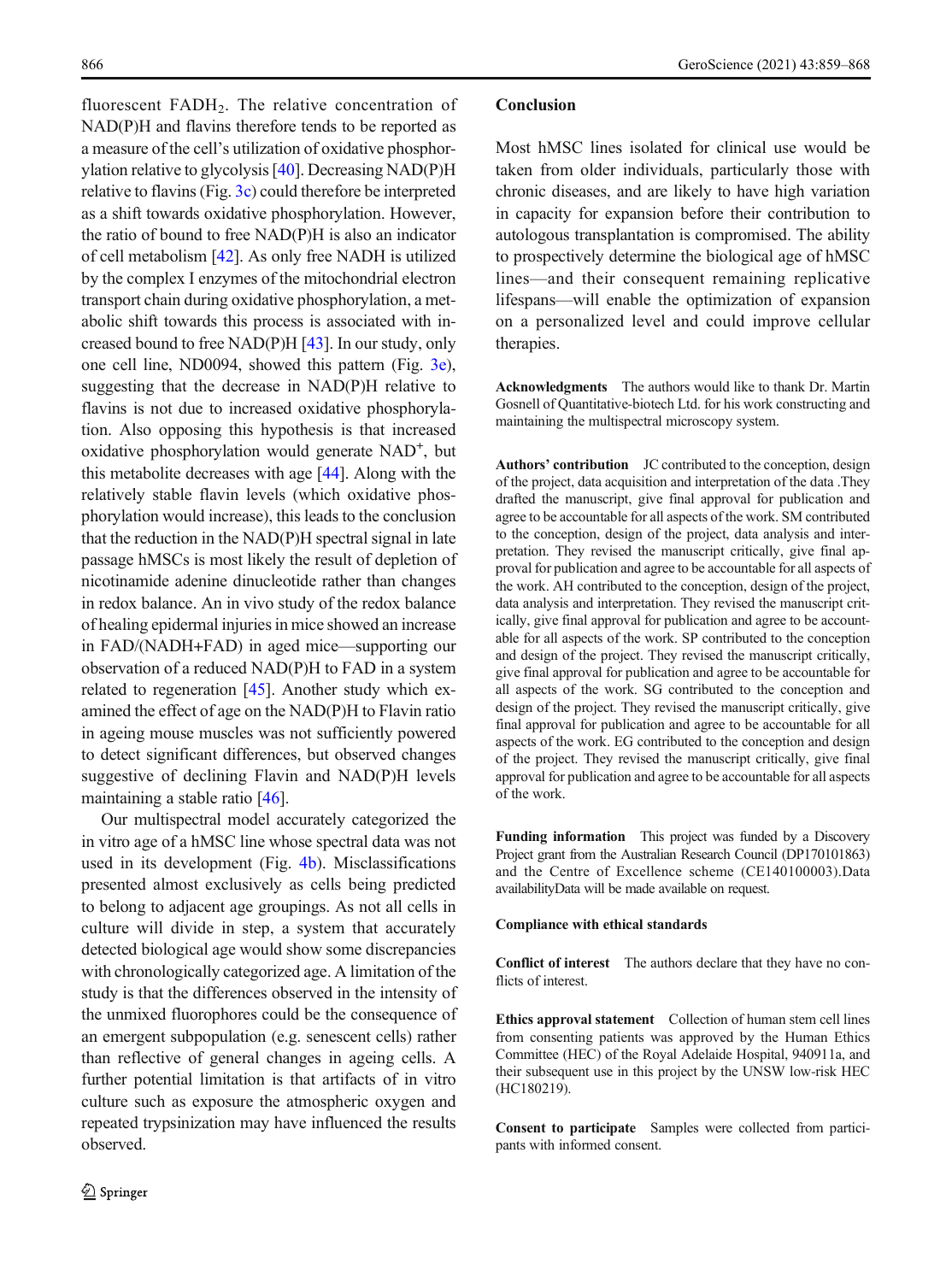<span id="page-8-0"></span>Consent for research Participants consented for their samples to be used for research purposes, including publication.

#### References

- 1. Schultz MB, Sinclair DA. When stem cells grow old: phenotypes and mechanisms of stem cell aging. Development. 2016;143(1):3–14. <https://doi.org/10.1242/dev.130633>.
- 2. Bianco P, Riminucci M, Gronthos S, Robey PG. Bone marrow stromal stem cells: nature, biology, and potential applications. Stem Cells. 2001;19(3):180–92. [https://doi.](https://doi.org/10.1634/stemcells.19-3-180) [org/10.1634/stemcells.19-3-180.](https://doi.org/10.1634/stemcells.19-3-180)
- 3. McIntyre JA, Jones IA, Han B, Vangsness CT Jr. Intraarticular mesenchymal stem cell therapy for the human joint: a systematic review. Am J Sports Med. 2018;46(14):3550– 63. [https://doi.org/10.1177/0363546517735844.](https://doi.org/10.1177/0363546517735844)
- 4. Aghebati-Maleki L, Dolati S, Zandi R, Fotouhi A, Ahmadi M, Aghebati A, et al. Prospect of mesenchymal stem cells in therapy of osteoporosis: a review. J Cell Physiol. 2019;234(6):8570–8. <https://doi.org/10.1002/jcp.27833>.
- 5. Zheng H, Zhang B, Chhatbar PY, Dong Y, Alawieh A, Lowe F, et al. Mesenchymal stem cell therapy in stroke: a systematic review of literature in pre-clinical and clinical research. Cell Transplant. 2018;27(12):1723–30. <https://doi.org/10.1177/0963689718806846>.
- 6. Ganguly P, El-Jawhari JJ, Giannoudis PV, Burska AN, Ponchel F, Jones EA. Age-related changes in bone marrow mesenchymal stromal cells: a potential impact on osteoporosis and osteoarthritis development. Cell Transplant. 2017;26(9):1520–9. <https://doi.org/10.1177/0963689717721201>.
- 7. Stolzing A, Jones E, McGonagle D, Scutt A. Age-related changes in human bone marrow-derived mesenchymal stem cells: consequences for cell therapies. Mech Ageing Dev. 2008;129(3):163–73. [https://doi.org/10.1016/j.](https://doi.org/10.1016/j.mad.2007.12.002) [mad.2007.12.002.](https://doi.org/10.1016/j.mad.2007.12.002)
- 8. Garcia-Prat L, Sousa-Victor P, Munoz-Canoves P. Functional dysregulation of stem cells during aging: a focus on skeletal muscle stem cells. FEBS J. 2013;280(17):4051– 62. [https://doi.org/10.1111/febs.12221.](https://doi.org/10.1111/febs.12221)
- 9. Li Z, Liu C, Xie Z, Song P, Zhao RC, Guo L, et al. Epigenetic dysregulation in mesenchymal stem cell aging and spontaneous differentiation. PLoS One. 2011;6(6): e20526. <https://doi.org/10.1371/journal.pone.0020526>.
- 10. Yamaguchi S, Horie N, Satoh K, Ishikawa T, Mori T, Maeda H, et al. Age of donor of human mesenchymal stem cells affects structural and functional recovery after cell therapy following ischaemic stroke. J Cereb Blood Flow Metab. 2018;38(7):1199–212. [https://doi.org/10.1177/0271678](https://doi.org/10.1177/0271678X17731964) [X17731964.](https://doi.org/10.1177/0271678X17731964)
- 11. Peffers MJ, Collins J, Fang Y, Goljanek-Whysall K, Rushton M, Loughlin J, et al. Age-related changes in mesenchymal stem cells identified using a multi-omics approach. Eur Cell Mater. 2016;31:136–59.
- 12. Stenderup K, Justesen J, Clausen C, Kassem M. Aging is associated with decreased maximal life span and accelerated senescence of bone marrow stromal cells. Bone. 2003:33(6): 919–26.
- 13. Block TJ, Marinkovic M, Tran ON, Gonzalez AO, Marshall A, Dean DD, et al. Restoring the quantity and quality of elderly human mesenchymal stem cells for autologous cellbased therapies. Stem Cell Res Ther. 2017;8(1):239. [https://doi.org/10.1186/s13287-017-0688-x.](https://doi.org/10.1186/s13287-017-0688-x)
- 14. Kim M, Kim C, Choi YS, Kim M, Park C, Suh Y. Agerelated alterations in mesenchymal stem cells related to shift in differentiation from osteogenic to adipogenic potential: implication to age-associated bone diseases and defects. Mech Ageing Dev. 2012;133(5):215–25. [https://doi.](https://doi.org/10.1016/j.mad.2012.03.014) [org/10.1016/j.mad.2012.03.014.](https://doi.org/10.1016/j.mad.2012.03.014)
- 15. Mueller SM, Glowacki J. Age-related decline in the osteogenic potential of human bone marrow cells cultured in three-dimensional collagen sponges. J Cell Biochem. 2001;82(4):583–90.
- 16. Moerman EJ, Teng K, Lipschitz DA, Lecka-Czernik B. Aging activates adipogenic and suppresses osteogenic programs in mesenchymal marrow stroma/stem cells: the role of PPAR-gamma2 transcription factor and TGF-beta/BMP signaling pathways. Aging Cell. 2004;3(6):379–89. [https://doi.](https://doi.org/10.1111/j.1474-9728.2004.00127.x) [org/10.1111/j.1474-9728.2004.00127.x.](https://doi.org/10.1111/j.1474-9728.2004.00127.x)
- 17. Veldhuis-Vlug AG, Rosen CJ. Clinical implications of bone marrow adiposity. J Intern Med. 2018;283(2):121–39. [https://doi.org/10.1111/joim.12718.](https://doi.org/10.1111/joim.12718)
- 18. Yang YK, Ogando CR, Wang See C, Chang TY, Barabino GA. Changes in phenotype and differentiation potential of human mesenchymal stem cells aging in vitro. Stem Cell Res Ther. 2018;9(1):131. [https://doi.org/10.1186/s13287-](https://doi.org/10.1186/s13287-018-0876-3) [018-0876-3](https://doi.org/10.1186/s13287-018-0876-3).
- 19. Macheroux P, Kappes B, Ealick SE. Flavogenomics–a genomic and structural view of flavin-dependent proteins. FEBS J. 2011;278(15):2625–34. [https://doi.org/10.1111](https://doi.org/10.1111/j.1742-4658.2011.08202.x) [/j.1742-4658.2011.08202.x](https://doi.org/10.1111/j.1742-4658.2011.08202.x).
- 20. Campbell JM, Habibalahi A, Mahbub S, Gosnell M, Anwer AG, Paton S, et al. Non-destructive, label free identification of cell cycle phase in cancer cells by multispectral microscopy of autofluorescence. BMC Cancer. 2019;19(1):1242. [https://doi.org/10.1186/s12885-019-6463-x.](https://doi.org/10.1186/s12885-019-6463-x)
- 21. Campbell JM, Habibalahi A, Mahbub S, Paton S, Gronthos S, Goldys E. Multispectral characterisation of mesenchymal stem/stromal cells: age, cell cycle, senescence, and pluripotency. LBIS. 2020;11251:112510F.
- 22. Habibalahi A, Dashtbani Moghari M, Campbell JM, Anwer AG, Mahbub SB, Gosnell M, et al. Non-invasive real-time imaging of reactive oxygen species (ROS) using multispectral auto-fluorescence imaging technique: a novel tool for redox biology. Redox Biol. 2020;34:101561.
- 23. Mahbub SB, Guller A, Campbell JM, Anwer AG, Gosnell ME, Vesey G, et al. Non-invasive monitoring of functional state of articular cartilage tissue with label-free unsupervised hyperspectral imaging. Sci Rep. 2019;9(1):4398. [https://doi.](https://doi.org/10.1038/s41598-019-40942-7) [org/10.1038/s41598-019-40942-7](https://doi.org/10.1038/s41598-019-40942-7).
- 24. Gronthos S, Zannettino AC, Hay SJ, Shi S, Graves SE, Kortesidis A, et al. Molecular and cellular characterisation of highly purified stromal stem cells derived from human bone marrow. J Cell Sci. 2003;116(Pt 9):1827–35. [https://doi.org/10.1242/jcs.00369.](https://doi.org/10.1242/jcs.00369)
- 25. Gosnell ME, Anwer AG, Cassano JC, Sue CM, Goldys EM. Functional hyperspectral imaging captures subtle details of cell metabolism in olfactory neurosphere cells, diseasespecific models of neurodegenerative disorders. Biochim